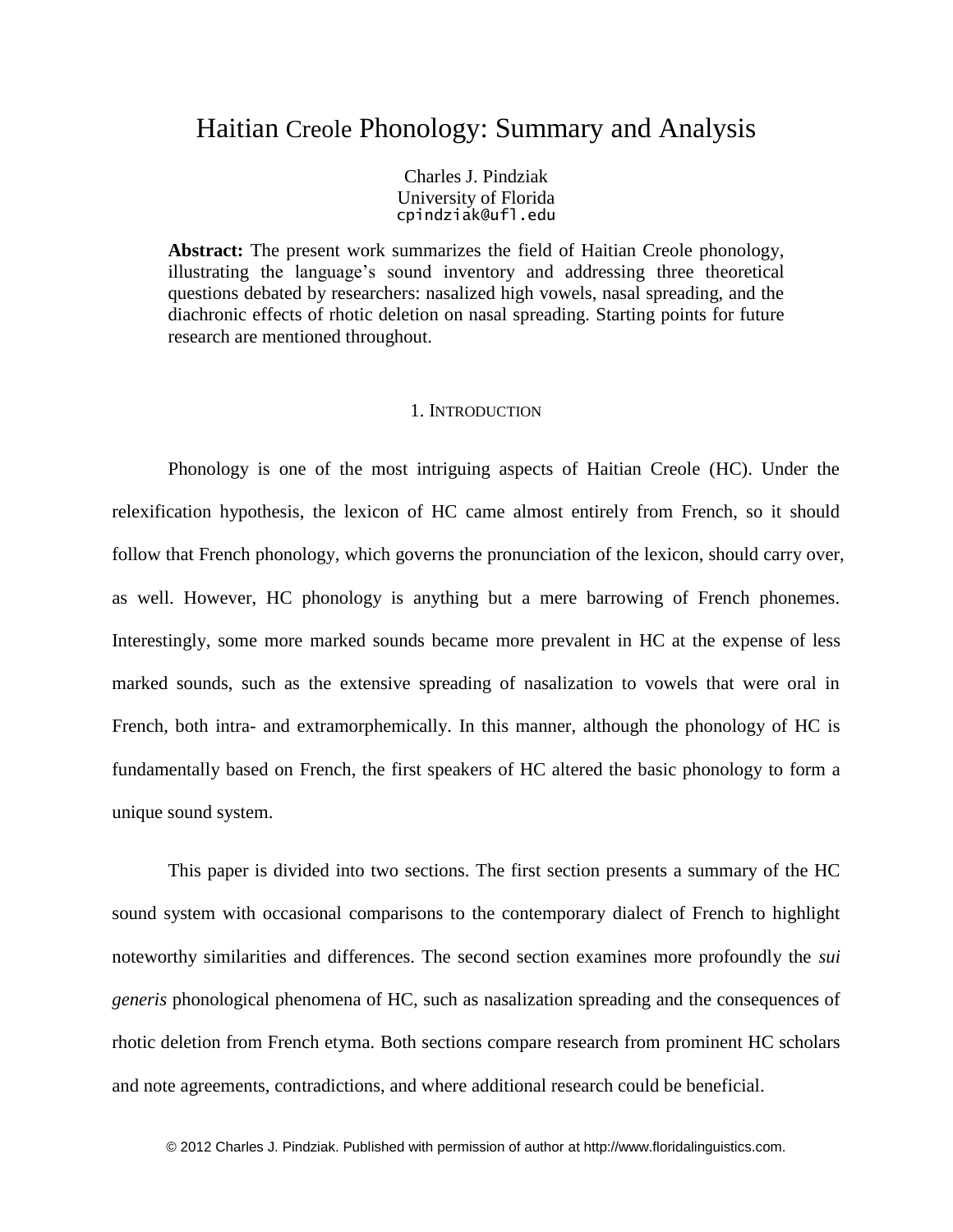$\overline{\phantom{a}}$ 

Before a discussion of HC phonology, it is important to define what HC is. Is it the language used by the elite, replete with Gallicisms? Is it the chaotic mixture of French and basilectal Creole spoken by some quasi-bilingual Haitians? Or is it the variety subject to linguistic "crossbreeding," with an abundance of English or Spanish lexical items? (See Dejean 2003 for further discussion.) The present work concerns itself with the variety of HC spoken by rural Haitians, i.e., the form of HC that has had as little interference as possible from "Francophilic" (Degraff 2003:401) pressure. Reference to urban, upper-class dialects ("French Creole"<sup>1</sup>) is made only when necessary.

In addition, before comparison can be made between HC and French, it is very important to note that HC does not descend from Modern French (cf. Prevallon 1993) but rather a combination of African languages and Gallo-Romance languages such as "Picard, Norman, Champenois, Saintongeais, Wallon, Lorrain, Gascon, Provençal, etc.," (Hebblethwaite 2001:46). Nevertheless, many HC phonologists do not make this distinction, and even compare HC words directly to modern French words (e.g. Bhatt & Nikiema 2006; Valdman & Iskrova 2009:15). The few creolists who more accurately trace HC's lineage seem to be overwhelmingly outnumbered. Thus, since the popular sentiment among HC phonologists is that French is close enough to offer insightful information about the status of HC phonology, this attitude is maintained here.

<sup>&</sup>lt;sup>1</sup> Herein, this expression refers to the variety of HC with heavy French influence. It should not be interpreted as "Creole French," which is a somewhat depreciated term for HC itself.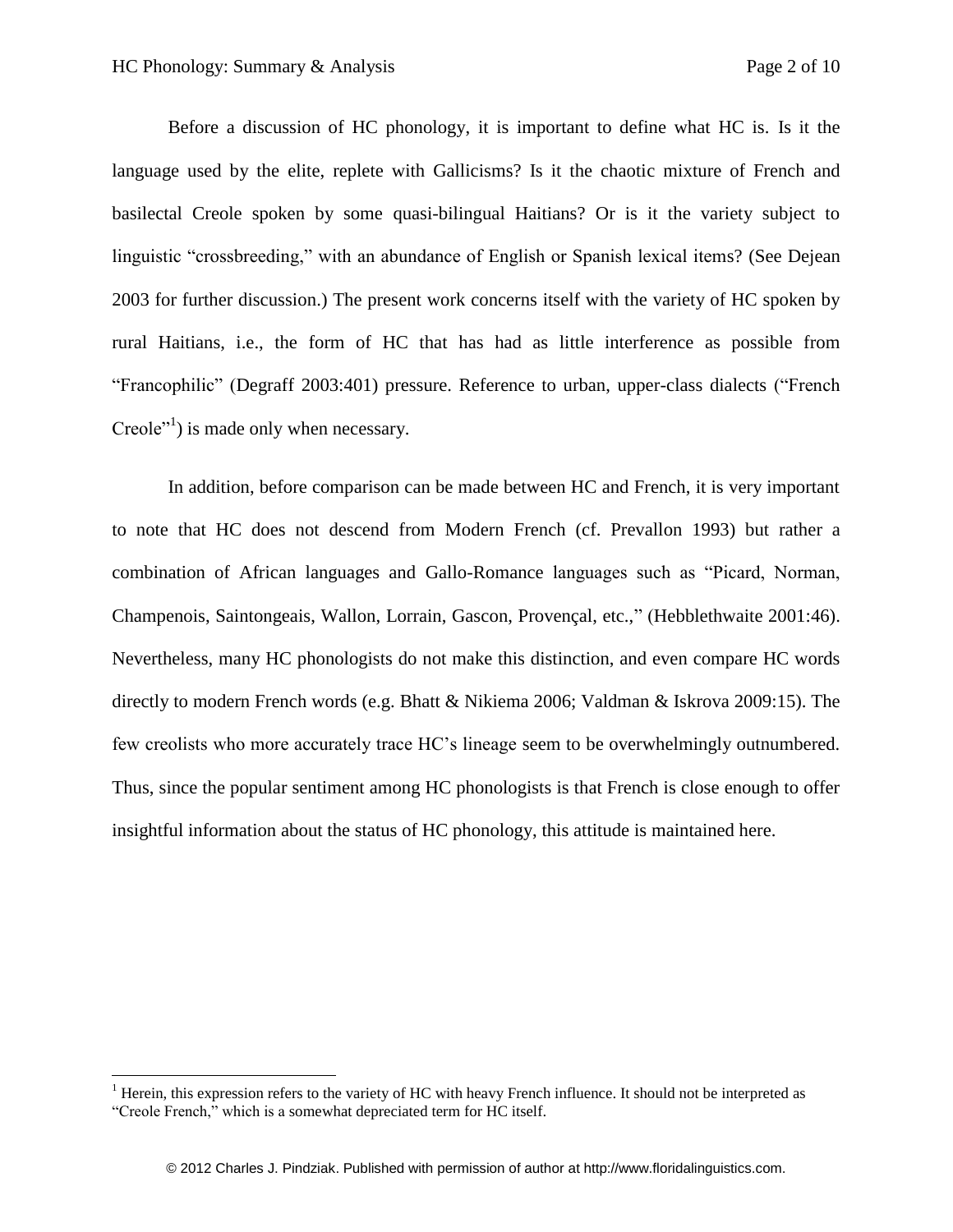#### 2. SUMMARY OF HC PHONOLOGICAL INVENTORY

#### 2.1 Consonants

The HC phonemic inventory consists of up to 32 segments (Klein 2006:9), which includes 20 consonants (Johnson & Alphonse-Férère 1972:35), 7 oral vowels, and either 3 or 5 nasal vowels, depending on the classification of [ĩ] and [ũ] (discussed in more detail on page 5). The consonantal inventory is as follows (Johnson and Alphonse-Férère 1972:35):

Stops: /p, b, t, d, k, g, m, n/

Fricatives: /f, v, s, z,  $\int$ ,  $\frac{7}{3}$ ,  $\frac{1}{2}$ ,  $\frac{1}{2}$ 

Affricates: /tʃ, dʒ/

Approximants:  $\lambda$ , j, w,  $\lambda$ 

There are a few characteristics about this inventory worth underscoring. First, Johnson  $\&$ Alphonse-Férère state that /t, d/ are "dental," or more precisely, "apico-dental" (Alphonse-Férère 1974:45), but given Alphonse-Férère's classification of /s, z/ as "dental fricatives," it is quite possible they are using the ambiguous term "dental" to mean alveolar. However, because of the instability of dental versus alveolar in coronal stops in Romance languages, labeling /t, d/ as dental  $\Delta$ ,  $\frac{d}{dx}$  (or in earlier linguistic terminology, "interdental") is not out of the question. Second, some phonologists include /h/ in HC's phonemic inventory (e.g. Cadely 1988a:19; Hebblethwaite 2009:12; Tinelli 1970:66), while others consider it a marginal segment or otherwise not part of HC's phonology (e.g. Johnson & Alphonse-Férère 1972:35; D'Ans 1968:75-6; Hall 1953:20). Third, certain phonologists insist that /ɥ/ is part of the HC phonemic inventory (always followed by  $\pi/$ ) and not a segment borrowed from French by bilingual Haitians (Alphonse-Férère 1974:86; Hebblethwaite 2009:13; Valdman et al 2007:vi)**.** This is an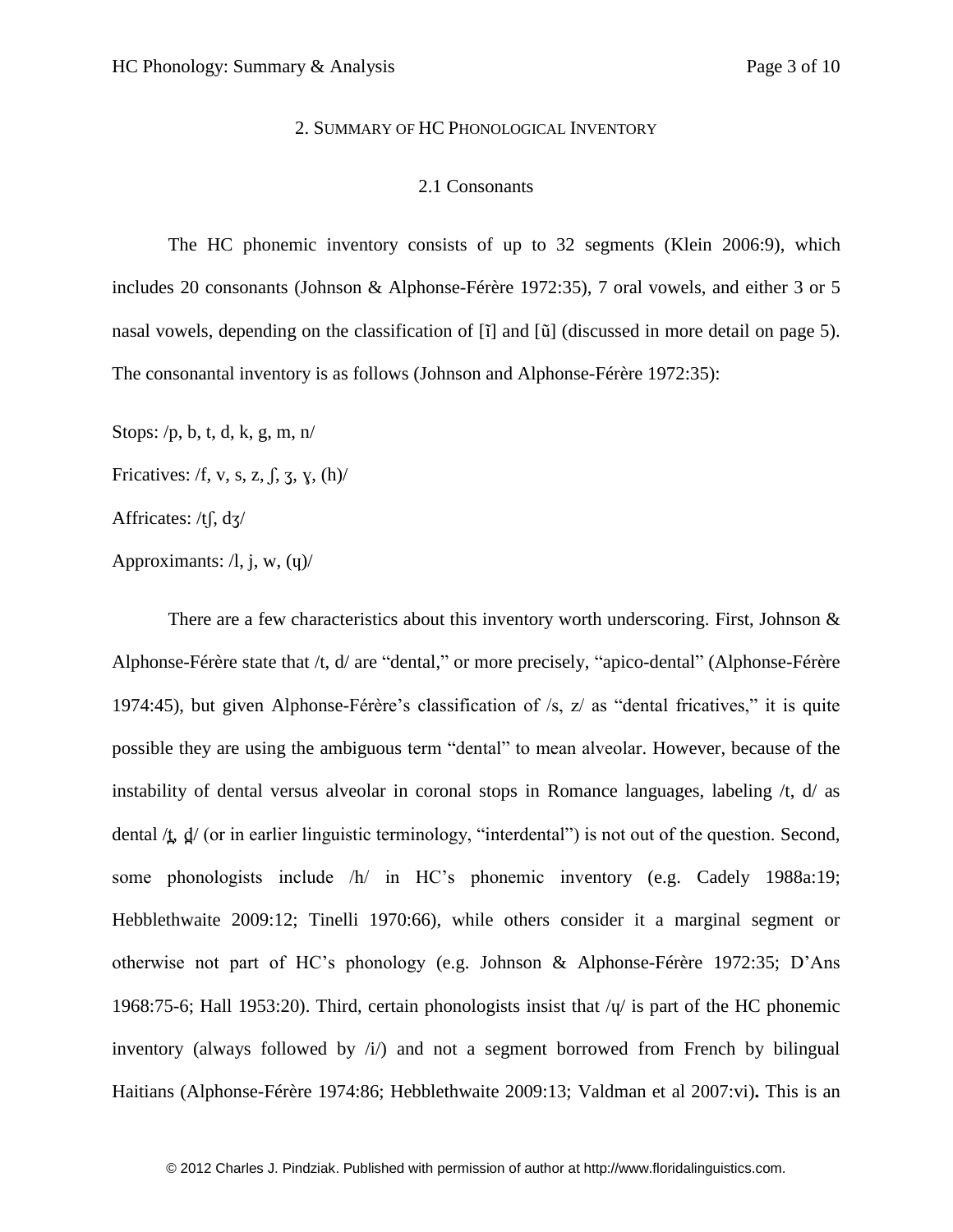especially marked phoneme in HC, since HC has no front rounded vowels, and [ɥ] is the nonsyllabic variant of [y]. Cadely (1988a:37) mentions that wherever /Cui/ is found in the HC lexicon, there is a free variant with /Cwi/, which could suggest that  $\overline{q}$  is more characteristic of "French Creole" (see also Alphonse-Férère 1977: 26-7). Fourth, Johnson & Alphonse-Férère note that the HC rhotic could also be classified as an approximant  $/\gamma \cdot$ . Tinelli claims that there is "almost no air turbulence" (1970:63), even though he still uses the term *fricative*, and Cadely (1988b:135-6) puts forth the idea that  $[y(\cdot)]$  is the nonsyllabic equivalent of [i]. This research, coupled with the complementary distribution of  $[y(\cdot)]$  with the approximant [w] in HC, is interesting evidence in favor of the classification of the HC rhotic as an approximant, but because of the lack of consensus, consequences of sonority ranking (see also Cadely 1988a:28-9), and typographical reasons, the HC rhotic will be written as a fricative  $\gamma/\gamma$ .

## 2.2 Vowels

The HC vocalic inventory is as followed (Johnson & Alphonse-Férère 1972:36):

Oral vowels:  $/i$ , e,  $\varepsilon$ , a,  $\sigma$ ,  $o$ ,  $u$ 

Nasal vowels: / $\tilde{\mathfrak{l}}$ ,  $\tilde{\mathfrak{e}} \sim \tilde{\mathfrak{E}}$ ,  $\tilde{\mathfrak{a}} \sim \tilde{\mathfrak{e}}$ ,  $\tilde{\mathfrak{g}}$ ,  $\tilde{\mathfrak{u}}$ /

The HC vowels are the subject of great controversy and varying interpretations. Johnson & Alphonse-Férère use  $\delta / \delta$  instead of  $\delta / \delta$  in their nasal vowel inventory, but given the consensus for /ɔ / (e.g. Cadely 1988a:19, 2002:436; Hebblethwaite 2009:12; Valdman et al 2007:vi), analogy to  $\delta/\tilde{\epsilon}$ , and phonetic similarity between the two sounds,  $\delta/\tilde{\epsilon}$  is exclusively used henceforth. Johnson & Alphonse-Férère also include variation among HC speakers between some nasal vowels (represented above with a swung dash). Moreover, the authors claim that "final unstressed /a/ is realized as [ $\mathbf{g}$ ]" (Johnson & Alphonse-Férère 1972:36), which is unattested in the research by all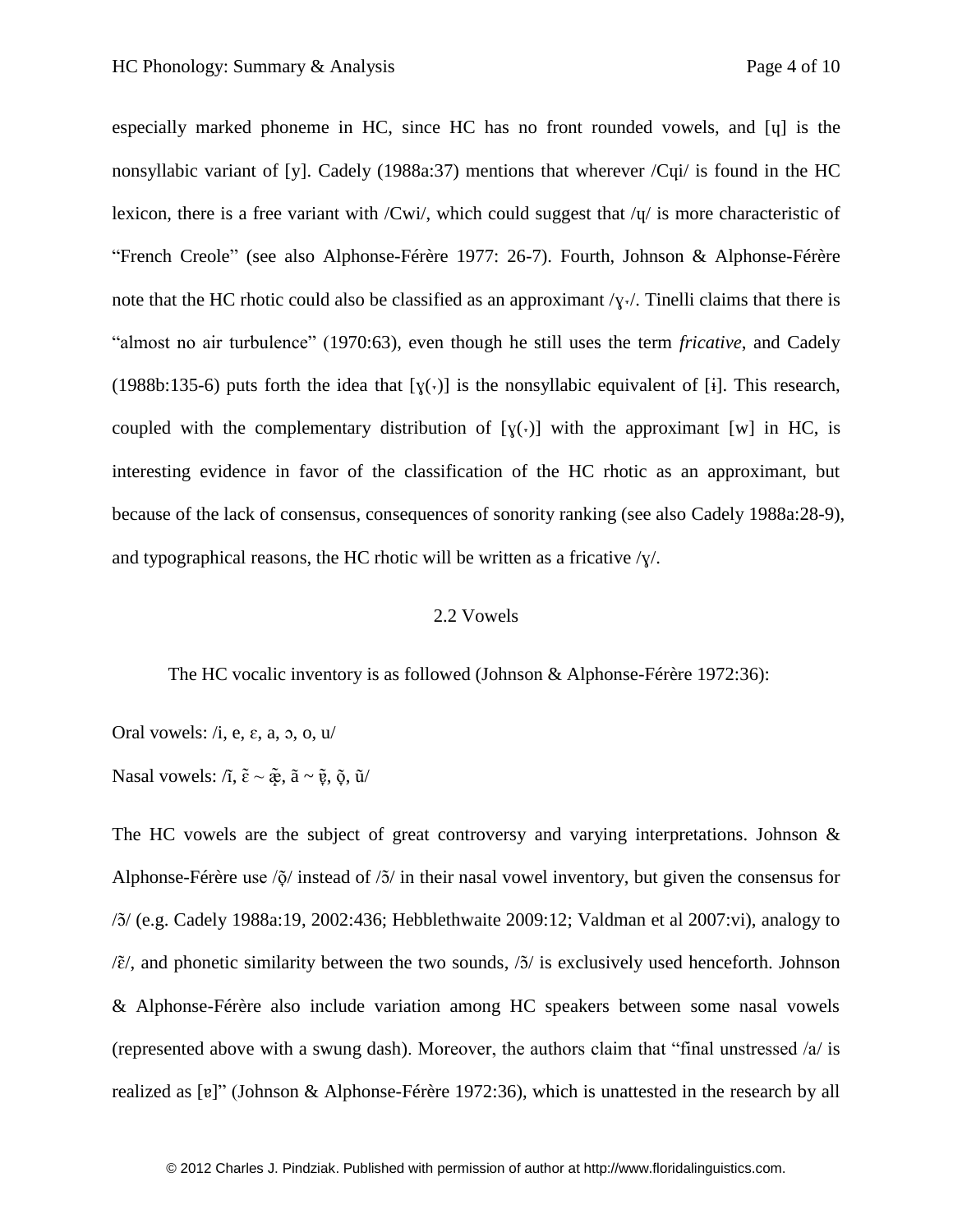other HC phonologists, and thus, quite dubious. Johnson and Alphonse-Férère's analysis may have been motivated by the French vocalic inventory, which has two open vowels: [a, a]. While there is consensus that HC has only one phonemic open oral vowel /a/, the best representation of its nasal counterpart is debated. Tinelli (1981:7) transcribes it as  $/\tilde{\lambda}$ , and Hall (1953:17-19) uses  $\sqrt{3}$  (a nasalized schwa). Acoustic research is necessary before any representation can become definitive; henceforth, /ã/ is used in transcriptions to represent this vowel.

## 3. ANALYSIS

#### 3.1 Nasalized High Vowels

The greatest controversy regarding HC nasal vowels is the status of [ĩ] and [ũ]. While it is difficult to argue that [ĩ] and [ũ] never surface in HC (because the HC definite article indicates nasality in the previous vowel: /mi  $\tilde{a}/\rightarrow$  [mi  $\tilde{a}$ ]), some phonologists claim that [i] and [ũ] are phonemic (e.g. Cadely 2002:436-8; Tinelli 1981:7), whereas others contend that they surface only contextually (e.g. Dejean 1977:363-8; Valdman et al 2007:vi). The debate centers around the question as to whether minimal pairs exist between [i, u] and [ĩ, ũ]. Alphonse-Férère (1983:78) presents the minimal pairs /ũsĩ/ (*sic*) "Voodoo priest" and /usi/ "you are sure," and /ũfɔ/ "Voodoo temple" and /ufɔ/ "you are strong." To Dejean and others' defense, since these words pertain to Voodoo, it is possible that they were borrowed directly from African languages and [ĩ, ũ] are merely marginal segments. Moreover, Cadely's (2002:437) list contains mostly Voodoo-related words, and from the list, /pĩga/ "prenez garde," for example, is transcribed by Johnson & Alphonse-Férère (1972:36) as /pĩŋga/; Valdman et al (2007:555) include <pinga>,  $\langle \text{piga}\rangle$ , and  $\langle \text{pega}\rangle$  (/pɛ̃ga/) in free variation. An acoustic analysis of /i, u/-/ī, ũ/ minimal pairs could help resolve this controversy, but as of now, acoustic analyses of HC are lacking.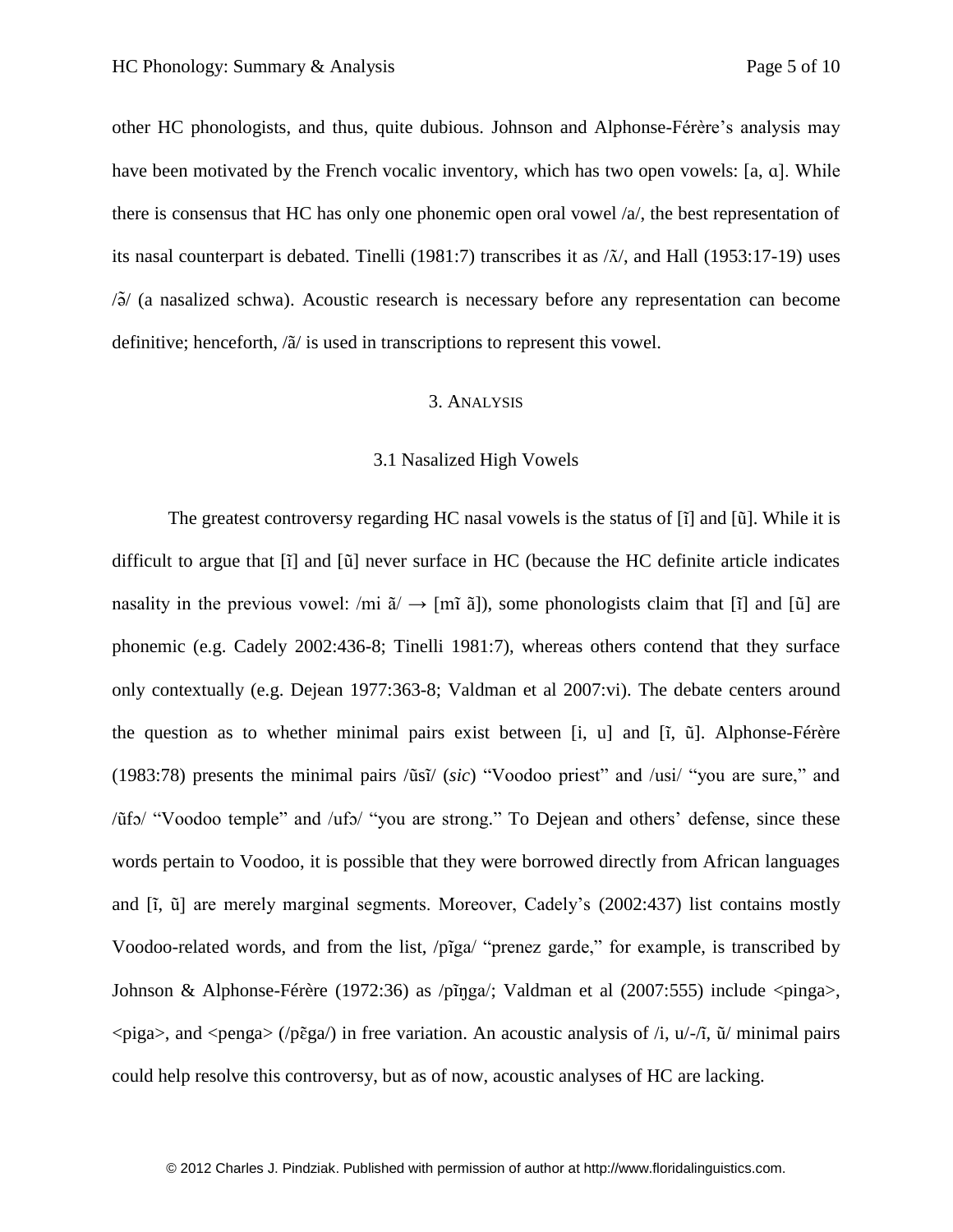$\overline{\phantom{a}}$ 

## 3.2 Nasal Spreading

Another curious phenomenon regarding nasalization in HC is the nasal spreading across syllables to vowels that were oral in French etyma. HC nasal spreading occurs both lexically (e.g. /ãvã/ from [av $\tilde{a}$ ]<sup>2</sup>, /mɛ̃nɛ̃/ from [mǝne]) and functionally (as with the definite article: /fi/ + |la| → /fi a/ and /gas $5/$  + |la|  $\rightarrow$  /gas $5$   $\tilde{a}$ /). Although this spreading may at first appear haphazard, HC phonologists, most recently Valdman & Iskrova (2009:9-16), have long been analyzing the intricacies of how this nasal spreading occurs. It may be tempting to characterize creoles as languages that discard most, if not all, marked forms in favor of unmarked alternatives; however, this research demonstrates first, that marked forms (i.e. nasal vowels) can take the place of unmarked forms (i.e. oral vowels), and second, that HC has created systematic rules to govern how the nasalization can spread across syllabic boundaries.

The final peculiarity of HC nasalization that deserves mention is the contrastive distribution of oral and nasal vowels in nasal environments. This is best seen in (N)VN syllables where a minimal pair exists: (N)VN and (N) $\tilde{V}N$ . Two such examples included in Valdman's dictionary  $(2007:530, 532)$  are /mon/ "mountain" and /mon/ "world"  $(492)$ , and /pan/ "breakdown" and /pãn/ "to hang." On the surface, syllables of the type  $\sigma$ [...VN] are quite common cross-linguistically, in both languages with phonemic nasal vowels, such as French (cf. Delveaux et al. 2008), and nonphonemic nasal vowels, such as English and Spanish. Coarticulatory phonetic constraints make a NVN syllable (i.e. with V [–nasal]) even more

 $<sup>2</sup>$  Henceforth, slanted brackets shall refer to HC transcriptions and square brackets to French transcriptions. This is</sup> motivated by [French output]  $\rightarrow$  /HC input/, following Russell-Webb (2008). Here, this notation does not necessarily indicate broad vs. narrow transcriptions or underlying vs. surface forms, unless the transcribed language is specified.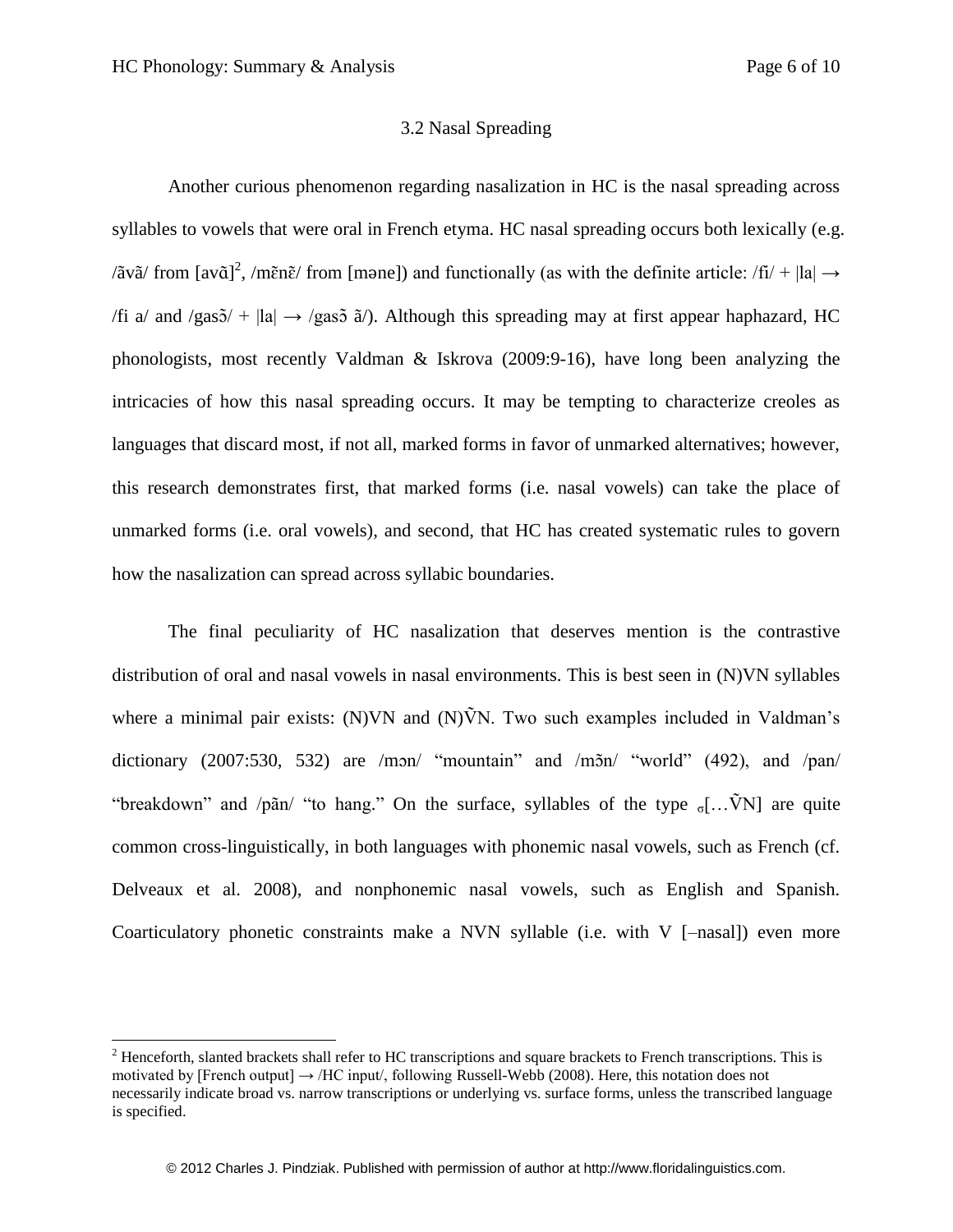l

uncommon. The most popular theory to support the viability of these syllable structures in some HC words is rhotic deletion from French etyma.

## 3.3 Rhotic Deletion

The consequence of etymological rhotic deletion, noted by Cadely (2002:442-9) and Nikiema & Bhatt (2003:63-6), among others, is the maintenance of [–nasal] of vowels in the sequence VN, both inter- and extrasyllabically. The French rhotic surfaces both in the onset before any vowel, or in the coda, whereas the HC rhotic can only be realized in the onset before front vowels, and never in the coda. As a phonotactic consequence, many HC words from French etyma containing  $[\mathbf{R}]$ <sup>3</sup> lost the surface representation of the rhotic: e.g. [form]  $\rightarrow$  /fom/. Proponents of the significance of this etymological rhotic deletion claim that the rhotic is still present in the HC underlying form (HC:  $/5\gamma$ m $/ \rightarrow$  [fom]), and this underlying representation is enough to preserve the feature [–nasal] of the vowel. While this argument is based on theoretic grounds (i.e. the underlying form), it can be expanded to explain minimal pairs on the surface level, such as /ʃam/ "room" (from [ʃābʀ]) and /ʃam/ "Voodoo charm" (from [ʃaʀm]). The phonetic consequence of coarticulation calls into question the validity of these minimal pairs, especially /mɔ̃n/ "world" and /mɔn/ "mountain" (NVN), which is preserved by other nasalization-blocking factors mentioned by Cadely (2002:442-9). In addition, the rhotic-deletion theory contradicts older lexical nasalization rules proposed by Tinelli (1974:345-9), who claims that HC <domi> is best transcribed /dɔ̃mī/ (contra Cadely 2002:442). Basically, the legitimacy of the rhotic-deletion theory is part of a greater question (which is, unfortunately, beyond the scope

<sup>&</sup>lt;sup>3</sup> The French rhotic demonstrates great dialectal and allophonic variation. [R] is used herein since it is the basic allophone of the Parisian dialect.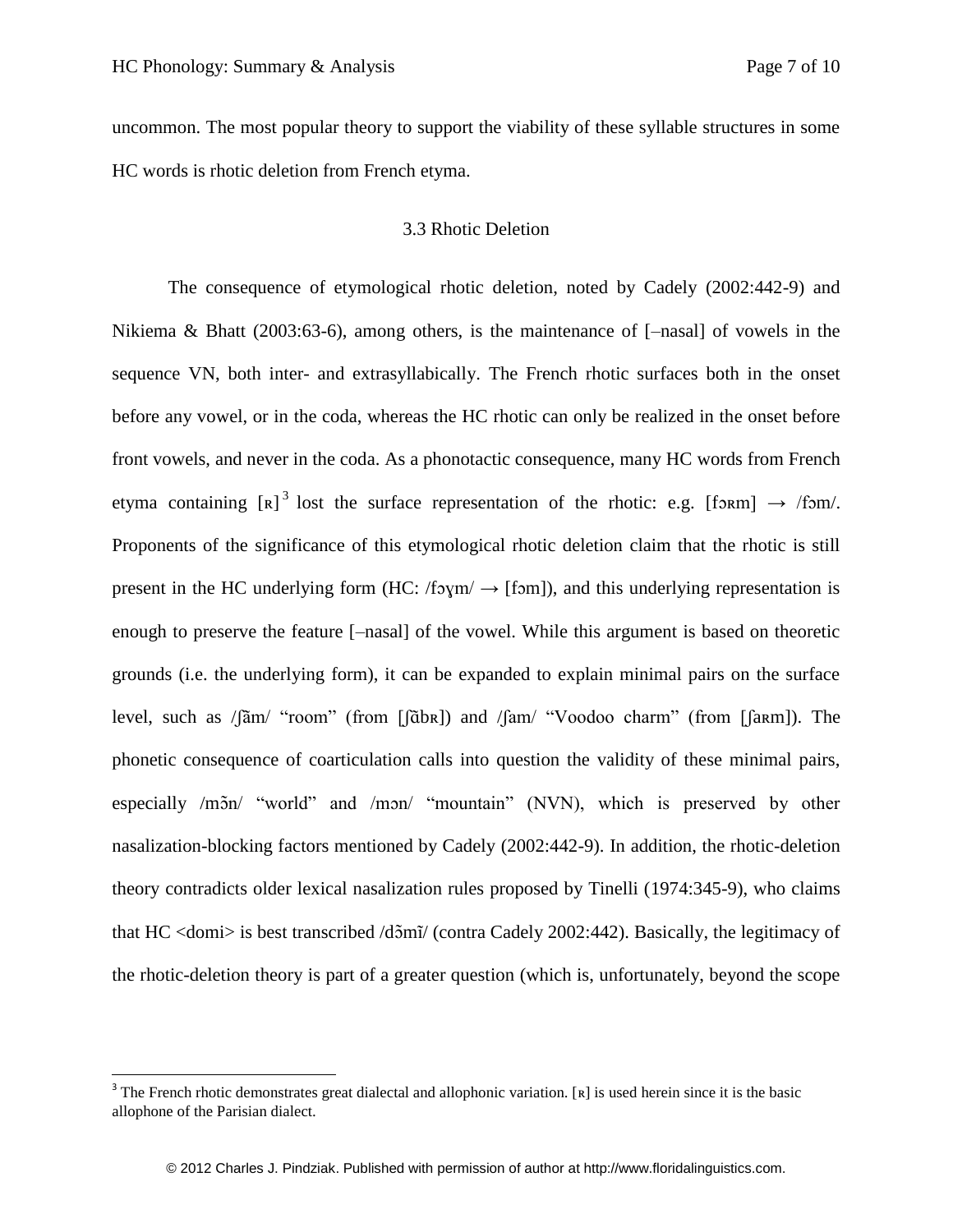of this discussion): how much phonological importance can the etymon have on the surface of the derivative.

### 4. CONCLUSION

HC phonology has been the subject of academic research since the recognition of HC as a bona fide language and not a degenerate form of French. Since then, phonologists have come to agree on many of the fundamental aspects of HC, such as the lack of front rounded vowels and the diverse spreading of nasalization to make the HC lexicon unique. However, there are still several areas that are in need of further phonological or phonetic research. These areas include the precise articulation of the HC rhotic  $/\gamma(\cdot)$ , the phonemic status of [i] and [u], and the extent to which coarticulation (that is, the nonphonemic sound "side effects" that are generated from intermediate movements of the articulators) affects (N)VN syllables. This research would not only be beneficial to augment linguists' understanding of HC, but also further underscore the individuality of HC as a veritable language, and not, as some exceptionalists propose, a nonuniversal acquisition of French.

### References

Alphonse-Férère, Gérard. 1974. Haitian Creole sound-system, form-classes, texts.

- Alphonse-Férère, Gérard. 1977. Neglected front rounded phonemes in Haitian Creole. Journal of the International Phonetic Association 7. 23-7.
- Alphonse-Férère, Gérard. 1983. Nasalized vowels and semiconsonants in Haitian Creole. Journal of the International Phonetic Association 13. 76-81.
- Bhatt, Parth, and Emmanuel Nikiema. 2006. Empty positions in Haitian Creole syllable structure. The structure of Creole words: segmental, syllabic and morphological aspects, ed. by Parth Bhatt and Ingo Plag, 85-105. Tübingen: Niemeyer.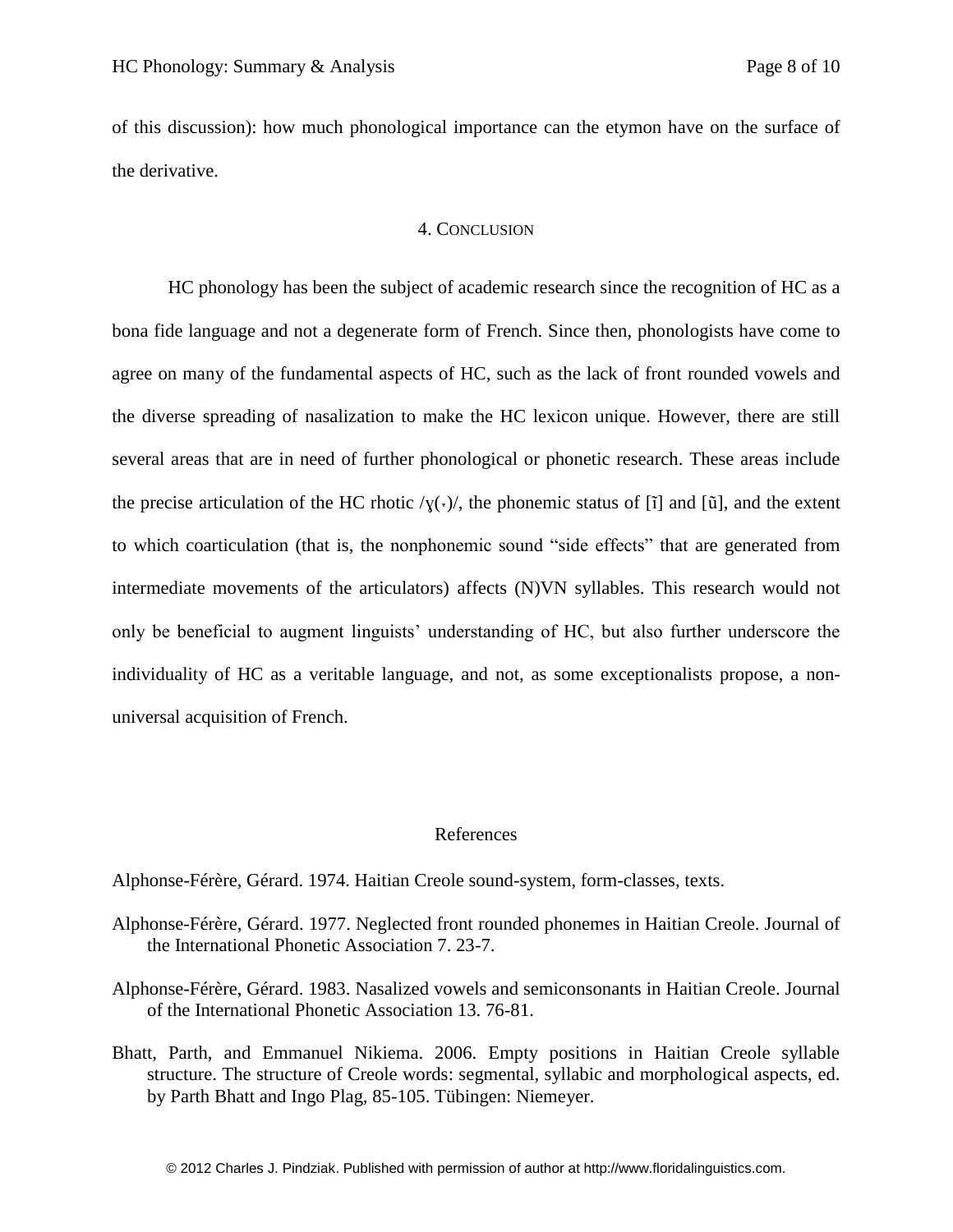- Cadely, Jean-Robert. 1988a. Représentations syllabiques et distribution des diphtongues en créole haïtien. Études Créoles 11. 9-40.
- Cadely, Jean-Robert. 1988b. L'opposition /ɣ/ : /w/ en créole haïtien: Un paradoxe résolu. Canadian Journal of Linguistics 33. 121-42.
- Cadely, Jean-Robert. 2002. Le statut des voyelles nasales en créole haïtien. Lingua 112. 435-64.
- D'Ans, André Marcel. 1968. Le créole français d'Haïti. Étude des unités d'articulation, d'expansion et de communication. The Hague, Paris: Mouton.
- DeGraff, Michel. 2003. Against creole exceptionalism. Language 79. 391-410.
- Dejean, Yves. 1977. Comment ecrire le créole d'Haiti.
- Dejean, Yves. 1993. An overview of the language situation in Haiti. International Journal of the Sociology of Language 102. 73-83.
- Delvaux, Véronique, Didier Demolin, Bernard Harmegnies, and Alain Soquet. 2008. The aerodynamics of nasalization in French. Journal of Phonetics 36. 578-606.
- Hall, Robert Anderson. 1953. Haitian Creole: grammar, texts, vocabulary. Philadelphia: American Folklore Society.
- Hebblethwaite, Benjamin. 2009. Scrabble as a tool for Haitian Creole literacy: Sociolinguistic and orthographic foundations. Journal of Pidgin and Creole Languages 24. 275-305.
- Hebblethwaite, Benjamin. 2001. The unfolding of the preposition and affix *de* in Latin, Gallo-Romance and Haitian Creole. Revue Roumaine de Linguistique 46. 45-68.
- Johnson, Bruce Lee, and Gérard Alphonse-Férère. 1972. Haitian Creole: Surface phonology. Journal of the International Phonetic Association 2. 35-9.
- Klein, Thomas B. 2006. Creole phonology typology. The structure of Creole words: segmental, syllabic and morphological aspects, ed. by Parth Bhatt and Ingo Plag, 3-21. Tübingen: Niemeyer.
- Nikiema, Emmanuel, and Parth Bhatt. 2003. Two types of R deletion in Haitian Creole. Phonology and Morphology of Creole Languages, ed. by Ingo Plag, 43-67. Tübingen: Niemeyer.
- Previllon, Jean. 1993. What's in a name: An awakening of the Haitian linguistic consciousness (an argument for Haitian as the native language of Haitians).
- Russell-Webb, Eric. 2008. Formalizing Creole sound change: An optimality theoretic account. Journal of Pidgin and Creole Languages 23. 227-63.